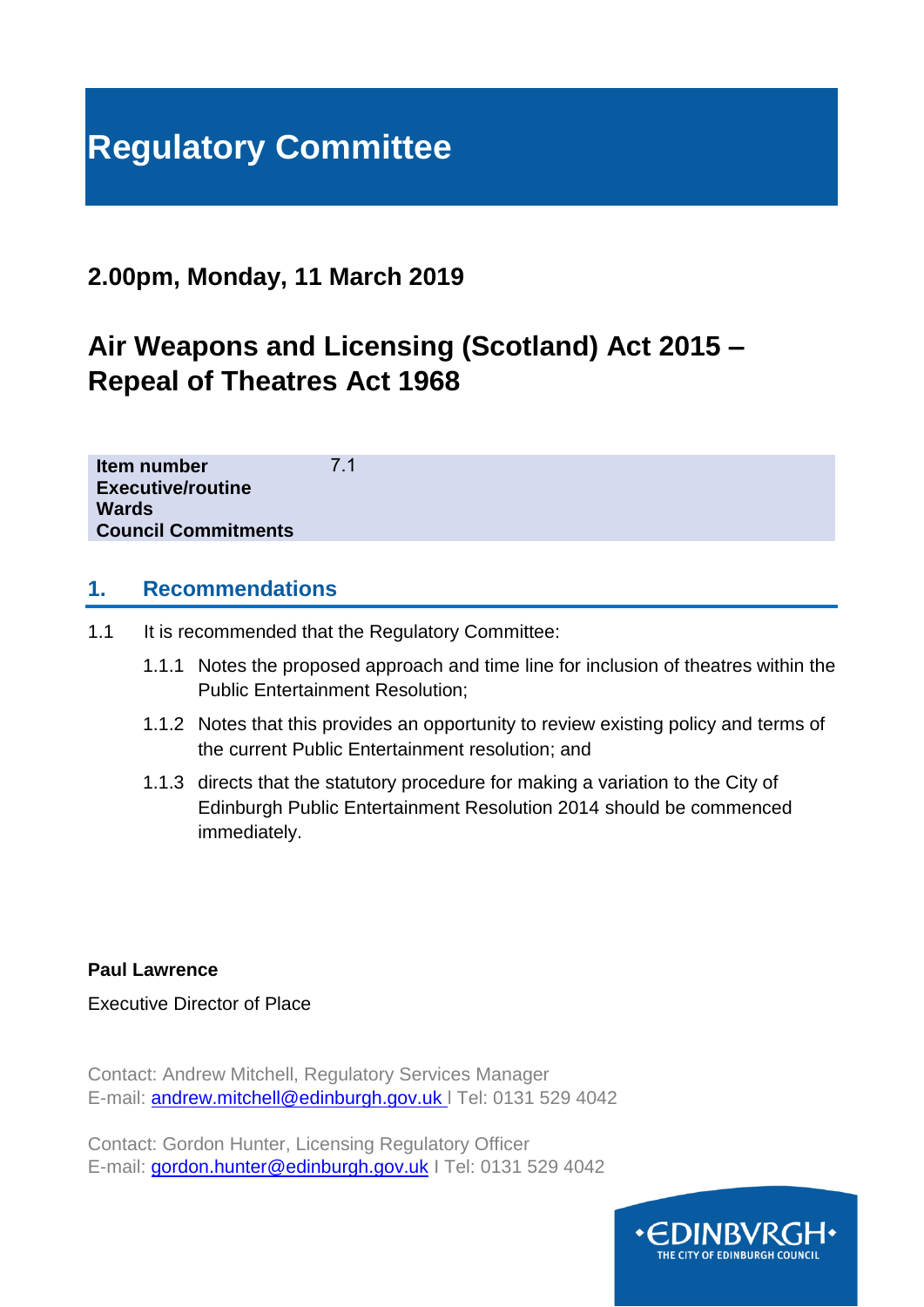**Report**

## **Air Weapons and Licensing (Scotland) Act 2015 – Repeal of Theatres Act 1968**

#### **2. Executive Summary**

- 2.1 This report provides the Committee with an update on the implementation and changes to the licensing regime as a result of the Air Weapons and Licensing (Scotland) Act 2015. It is anticipated that the Theatres Act 1968 will be repealed early in 2021 and the current exemption within the Civic Government (Scotland) Act 1982 will be removed, thereby enabling a local authority to resolve under section 9 of the 1982 Act to license theatres under its public entertainment licensing regime.
- 2.2 It is proposed to carry out a wider review of the current Public Entertainment resolution in addition to including theatres. The Resolution was last updated in March 2014.

#### **3. Background**

- 3.1 The Theatres Act 1968 ('the 1968 Act') provides a licensing regime for premises which are used for the public performance of plays. Section 41 of the Civic Government (Scotland) Act 1982 ('the 1982 Act') (Appendix 1) provides a discretionary licensing regime for places of public entertainment, and the definition of "place of public entertainment" in section 41(2) specifically excludes premises which are licensed under the 1968 Act. Prior to the commencement of section 74 of the Air Weapons and Licensing (Scotland) 2015 Act ('the 2015 Act'), theatres are required to be licensed under the 1968 Act and were therefore exempt from the licensing regime under the 1982 Act.
- 3.2 Section 74 of the 2015 Act amends the 1968 Act to repeal the theatre licensing regime under that Act. Section 74 also amends section 41 of the 1982 Act to remove the exemption of theatres from the definition of "place of public entertainment." A local authority could thereafter resolve under section 9 of the 1982 Act to license theatres under its public entertainment licensing regime.
- 3.3 Where a local authority passes a resolution to license theatres there is a required period of at least nine months between the date the resolution is passed and the date it comes into effect. As theatres must currently be licensed under the Theatres Act 1968, it is intended that the commencement of section 74 will be in two parts. The amendments to section 41 of the 1982 Act will be brought into force first, with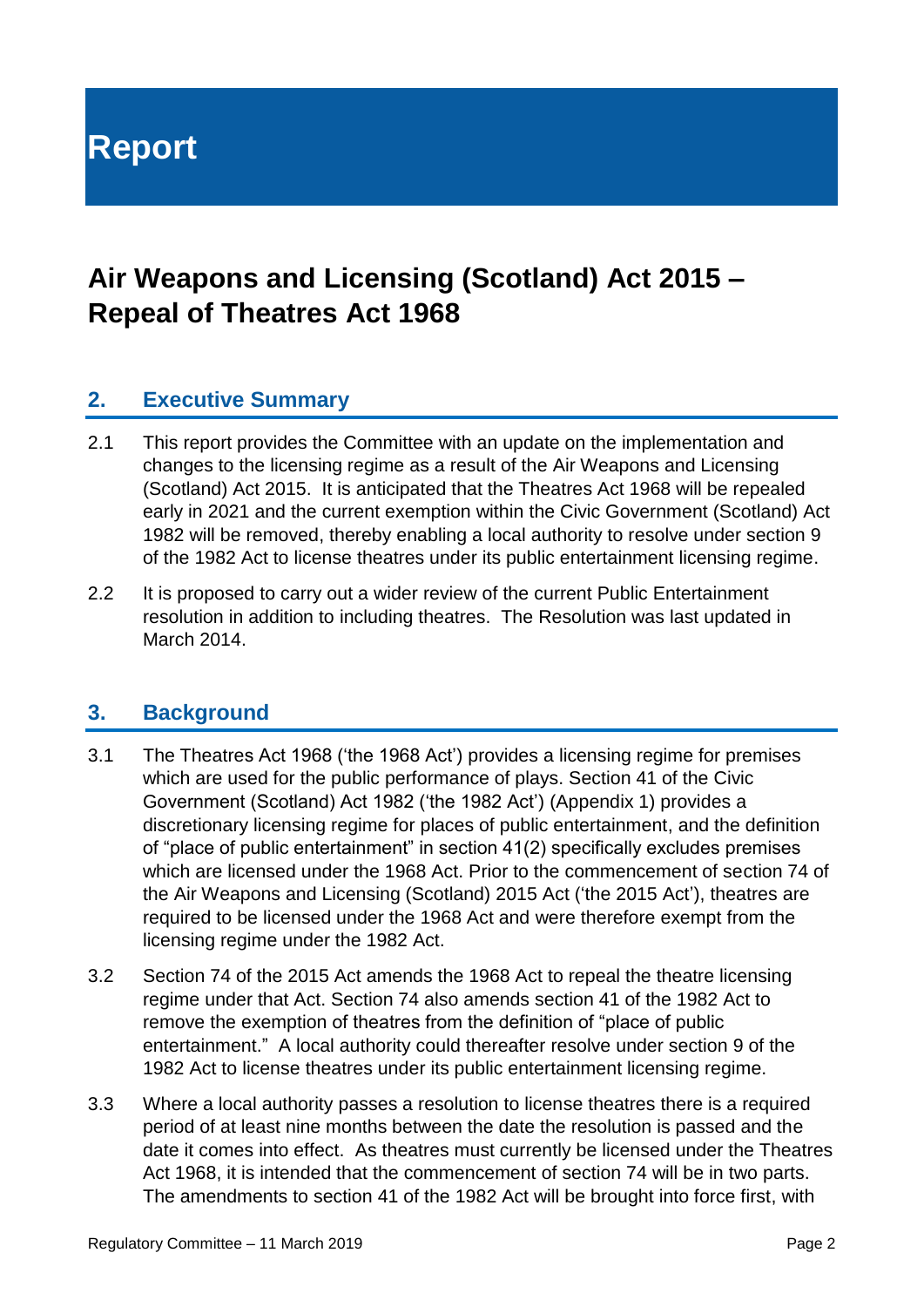the repeal of the 1968 licensing regime expected in January 2021. This is to provide local authorities time to make a resolution to license theatres under the public entertainment licensing regime, and to have that regime in place by the time mandatory theatre licensing comes to an end, should they choose to do so. This should also give theatres requiring a licence sufficient time to apply and secure a licence under the new scheme, before the existing scheme is repealed.

3.4 The licensing of places of public entertainment is governed by section 41 of the Civic Government (Scotland) Act 1982 ('the 1982 Act'). A public entertainment licence is required for the use of premises as a place of public entertainment. The 1982 Act defines "place of public entertainment" as:

> "any place where on payment of money or money's worth, members of the public are admitted or may use any facilities for the purposes of entertainment or recreation…"

The Council's Public Entertainment Resolution 2014 sets out a list of premises which are required to be licensed (Appendix 2).

3.5 The current public entertainment resolution took effect on 7 March 2014 following previous changes to policy. It is intended to take the opportunity to review previous changes and address any perceived short comings as part of a wider consultation process.

#### **4. Main report**

- 4.1 The purpose for regulating this type of activity is not to restrict trade or competition but to help prevent crime, ensure public safety and protect the environment. In addition, every person who applies for a licence is assessed to see if they are 'fit and proper' to have a licence.
- 4.2 Council Officers understand that a commencement order may be laid shortly, and that the indicated timeline for consideration of legislation at a local level in respect of theatres being included within the 1982 Act is April 2019, with the 1968 Act finally being repealed in early 2021.
- 4.3 Should theatres no longer be included within the Public Entertainment resolution, premises would no longer be licensed unless the Council takes steps to address this. As a 'festival city', it is considered essential to ensure a continuity of approach and maintain theatres within a licensing system, while not disrupting normal operations.
- 4.4 It is proposed to start a consultation exercise in April 2019 with a view to adopting theatres within the Public Entertainment resolution. A full time line for this process is included at Appendix 3.
- 4.5 Following previous changes to policy, the current public entertainment resolution took effect on 7 March 2014. It is proposed to take the opportunity to consider whether a full review of the resolution is necessary to ensure that it remains fit for purpose.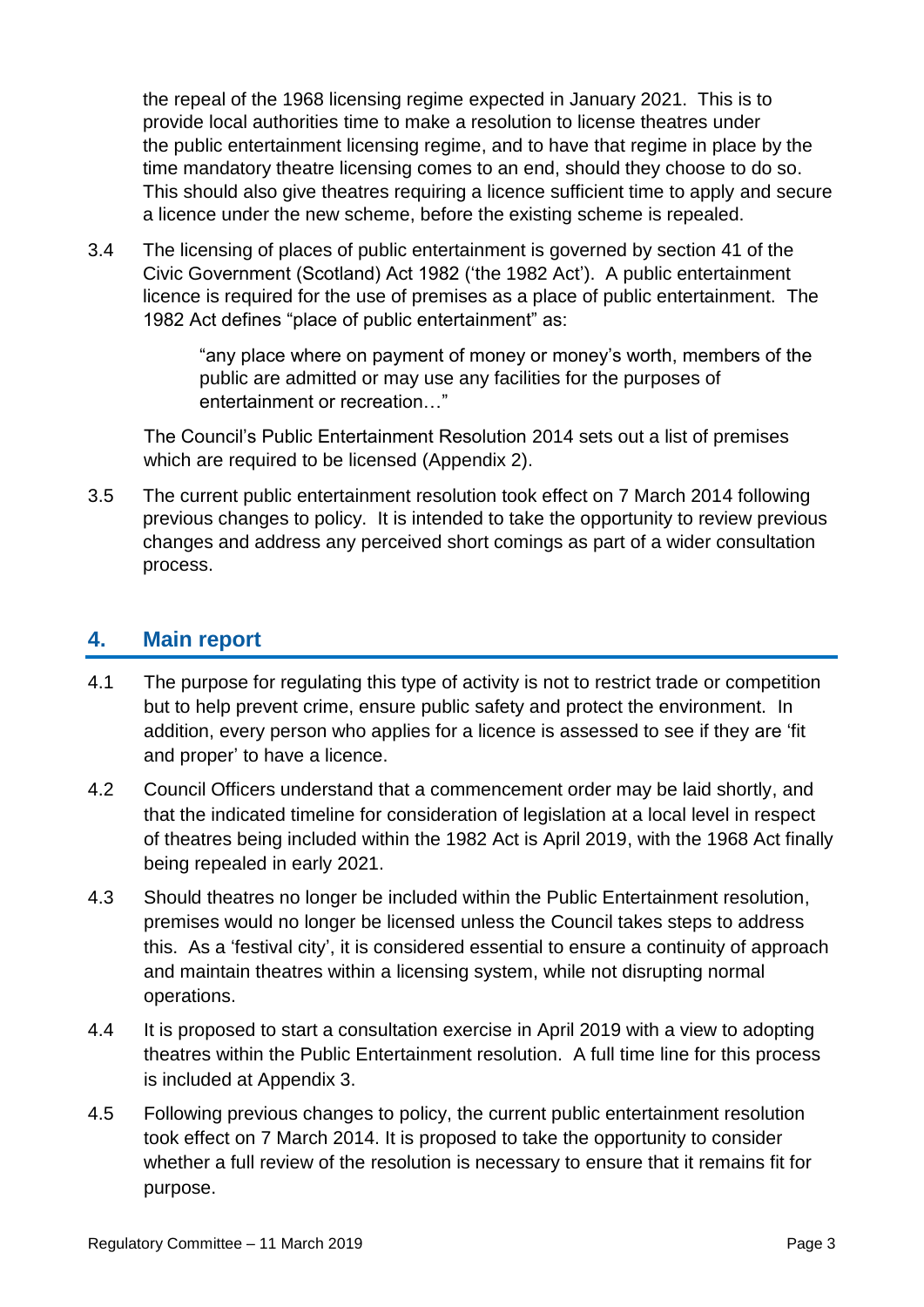## **5. Next Steps**

- 5.1 The steps for varying the resolution are specified in Section 9 of the 1982 Act. This would allow the Council to add or delete certain events from the requirement to obtain a licence. These include formal publication of proposal to vary, followed by a 28 day public consultation period. After consideration of the outcome of the consultation, the Council may then make a new resolution, which would not take effect until the expiry of a period of nine months. The nine months is a statutory period intended in the main to allow businesses or persons affected by any new licence requirement time to prepare.
- 5.2 The nine month period does not apply if the variation is confined to reducing the scope of the resolution, but any such variation would still require to be prepared, publicised and consulted upon.
- 5.3 Council Officers understand that whilst a commencement order may be laid shortly, this would be subject to Parliamentary process and accordingly if there is a delay it could affect the indicated timeline for consideration of legislation at a local level. Any changes would be notified to committee and the time line amended.

#### **6. Financial impact**

- 6.1 The loss in licence fee income created by the repeal of the Theatres Act 1968 would be offset by the inclusion of theatres within the Public Entertainment Licensing regime.
- 6.2 The Council's scale of fees for licensing applications was approved with effect from 1 April 2018. Any costs implementing policy changes will be contained within the current ring-fenced income generated from licence application fees.

#### **7. Stakeholder/Community Impact**

- 7.1 The development of policy in respect of the licensing of theatres is part of a wider place-making role for the Council. It is essential that all the strategic aims of the Council are considered and that the revised conditions are consistent with these.
- 7.2 There is a requirement to carry out a statutory consultation as part of the resolution process and the timeline is outlined in Appendix 3.
- 7.3 The contents and recommendations neither contribute to, nor detract from, the delivery of the three Public Sector Equality Duties.
- 7.4 The contents and recommendations described in this report do not deliver any outcomes relating to the ten areas of rights, nor do they enhance or infringe them.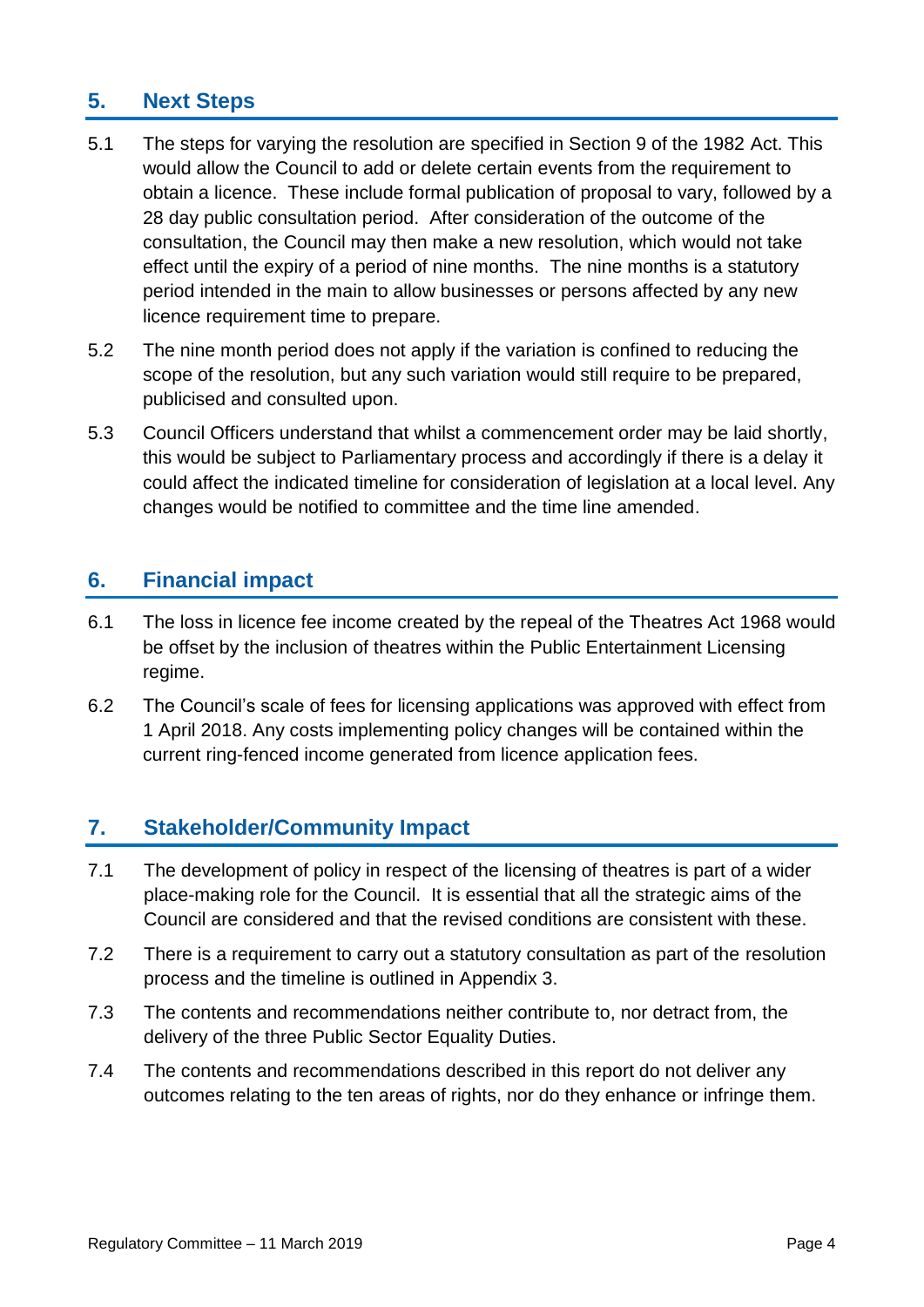### **8. Background reading/external references**

- 8.1 Item 5 [Regulatory Committee 27 January 2012 -](http://www.edinburgh.gov.uk/meetings/meeting/4487/regulatory_committee#minutesDateSearchWidget) Public Entertainment licensing -**[Amendments](http://www.edinburgh.gov.uk/meetings/meeting/4487/regulatory_committee#minutesDateSearchWidget)**
- 8.2 Item 7 [Regulatory Committee 9 March 2012 -](file://///corpad.corp.edinburgh.gov.uk/departments/SfC/CSafety/Community%20Safety/Reports/Regulatory/19-03-11/Theatres%20Act/PE%20Resolution%20March%202014.docx) Public Entertainment licensing -[Interim Fee Proposals](file://///corpad.corp.edinburgh.gov.uk/departments/SfC/CSafety/Community%20Safety/Reports/Regulatory/19-03-11/Theatres%20Act/PE%20Resolution%20March%202014.docx)
- 8.3 Item 5 Public Entertainment Licensing Public Consultation on the amendments to the Consultation - [Regulatory Committee 20 April 2012](http://www.edinburgh.gov.uk/meetings/meeting/4489/regulatory_committee#minutesDateSearchWidget)
- 8.4 Item 5.1 Public Entertainment Licensing [Recommendations of Member Officer](http://www.edinburgh.gov.uk/download/meetings/id/37139/item_6_1-public_entertainment_licensing-recommendations_of_the_member_officer_working_group)  Working Group – [Regulatory Committee 16 November 2012](http://www.edinburgh.gov.uk/download/meetings/id/37139/item_6_1-public_entertainment_licensing-recommendations_of_the_member_officer_working_group)
- 8.5 [Item 7.1 Regulatory Committee 3 May 2013 -](file://///c-cap-nas-02/home$/9072265/Regulatory_Committee_3_May_2013_Full_Meeting_Papers.pdf) Public Entertainment Licensing [Public Consultation on Amendments to the Resolution](file://///c-cap-nas-02/home$/9072265/Regulatory_Committee_3_May_2013_Full_Meeting_Papers.pdf)
- 8.6 [Item 7.1 Regulatory Committee 15 Nov 2013 -](file://///c-cap-nas-02/home$/9072265/V2___Full_Meeting_Papers___Regulatory_Committee___15.11.13.pdf) Proposed Changes to Public [Entertainment Resolution](file://///c-cap-nas-02/home$/9072265/V2___Full_Meeting_Papers___Regulatory_Committee___15.11.13.pdf)
- 8.7 [Item 7.3 Regulatory Committee 3 February 2014 -](http://www.edinburgh.gov.uk/download/meetings/id/59165/item_73_-_review_of_public_entertainment_licensing) Review of Public Entertainment **[Licensing](http://www.edinburgh.gov.uk/download/meetings/id/59165/item_73_-_review_of_public_entertainment_licensing)**

### **9. Appendices**

- 9.1 Appendix 1 Civic Government (Scotland) Act 1982
- 9.2 Appendix 2 The City of Edinburgh Public Entertainment Resolution 2014
- 9.3 Appendix 3 Implementation timeline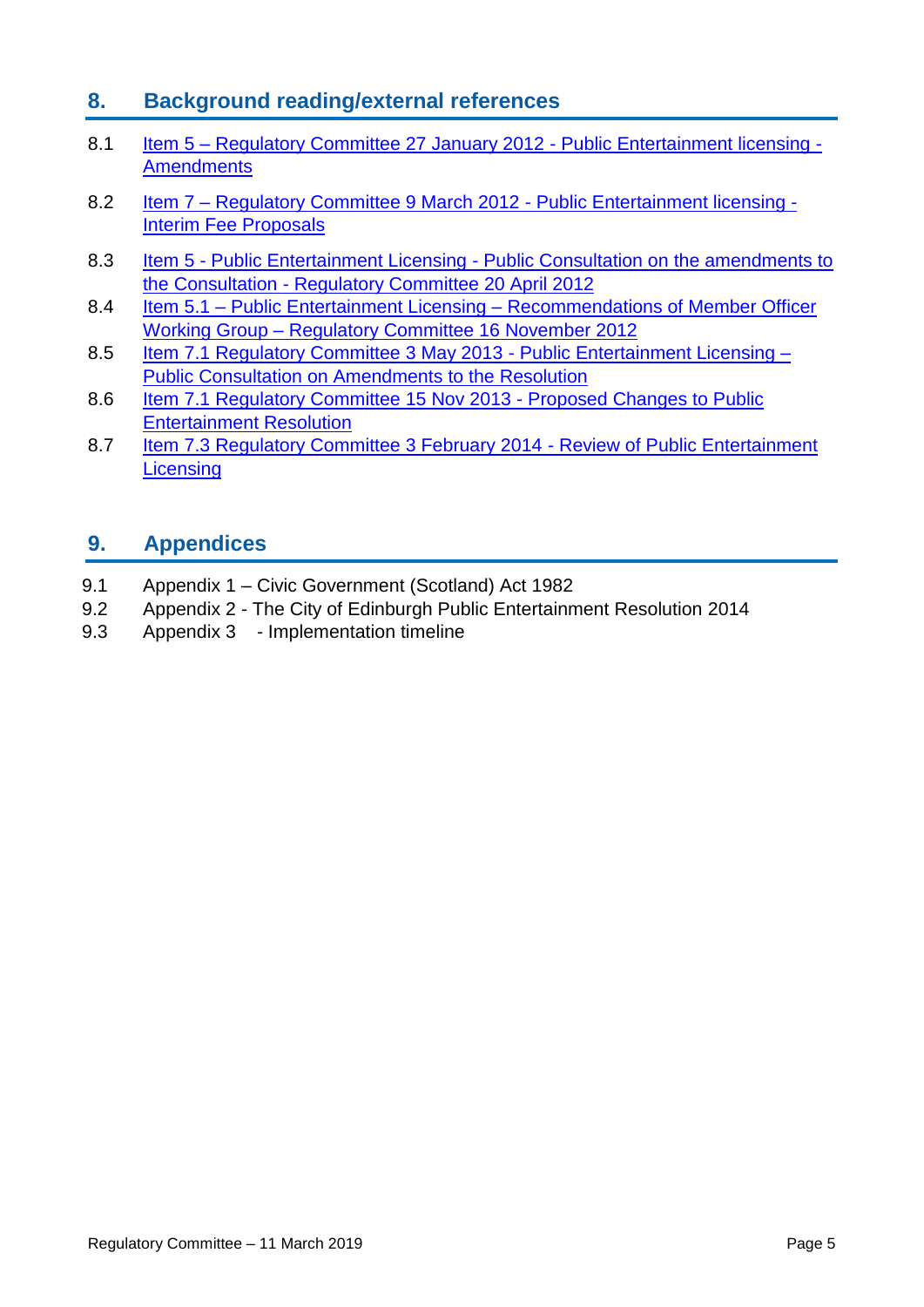#### **Appendix 1 – Civic Government (Scotland) Act 1982**

Section 9 - Application of sections 10 to 27 and 38 to 44.

- (1) Sections 10 to 27 (except section 20), any regulations made under the said section 20, and sections 38 to 43 (except section 41A) of this Act and any order made under section 44(1)(a) of this Act (which sections regulations and order are in this section called the "optional provisions") shall have effect in the area of a licensing authority only if and insofar as the authority have so resolved in accordance with subsections (2) to (8) below.
- (2) A licensing authority may, in accordance with this section, resolve that, as from a day specified in the resolution (which must not be before the expiration of the period of nine months beginning with the day on which the resolution was made) any activity provision for the licensing and regulation of which is made by the optional provisions shall require to be licensed in accordance with the provisions of this Act relating to that activity and shall be regulated by those provisions.
- (3) Subject to subsections (4) and (5) below, a resolution under this section may be made—
	- (a) in relation to all or any of the activities referred to in subsection (2) above;
	- (b) in relation to the whole or any part of the area of the licensing authority;
	- (c) in relation to—
		- (i) all classes of an activity referred to in any of the optional provisions; or
		- (ii) all such classes subject to exceptions; or
		- (iii )any particular such class or classes.
- (4) A licensing authority may not make a resolution under this section relating to any of the activities provision for the licensing and regulation of which is made in sections 10 to 23 of this Act (that is to say the operation of a vehicle as a taxi, the operation of a vehicle as a hire car, the driving of a taxi and the driving of a hire car) unless it relates to all these activities.
- (5) A resolution made under this section by the licensing authority relating to—
	- (a) the activity provision for the licensing and regulation of which is made in sections 24 to 27 of this Act (that is to say the carrying on of business as a second-hand dealer) shall specify the particular class or classes of that activity which shall thereby fall to be licensed and regulated;
	- (b) the activity provision for the licensing of which is made in section 41 of this Act (that is to say the use of premises as a place of public entertainment) shall specify the place or places, or class or classes thereof, which shall thereby fall to be licensed.
- (6) A licensing authority shall not make a resolution under this section unless they have—
	- (a) published in a newspaper or newspapers circulating in their area the terms of the proposed resolution together with a notice stating—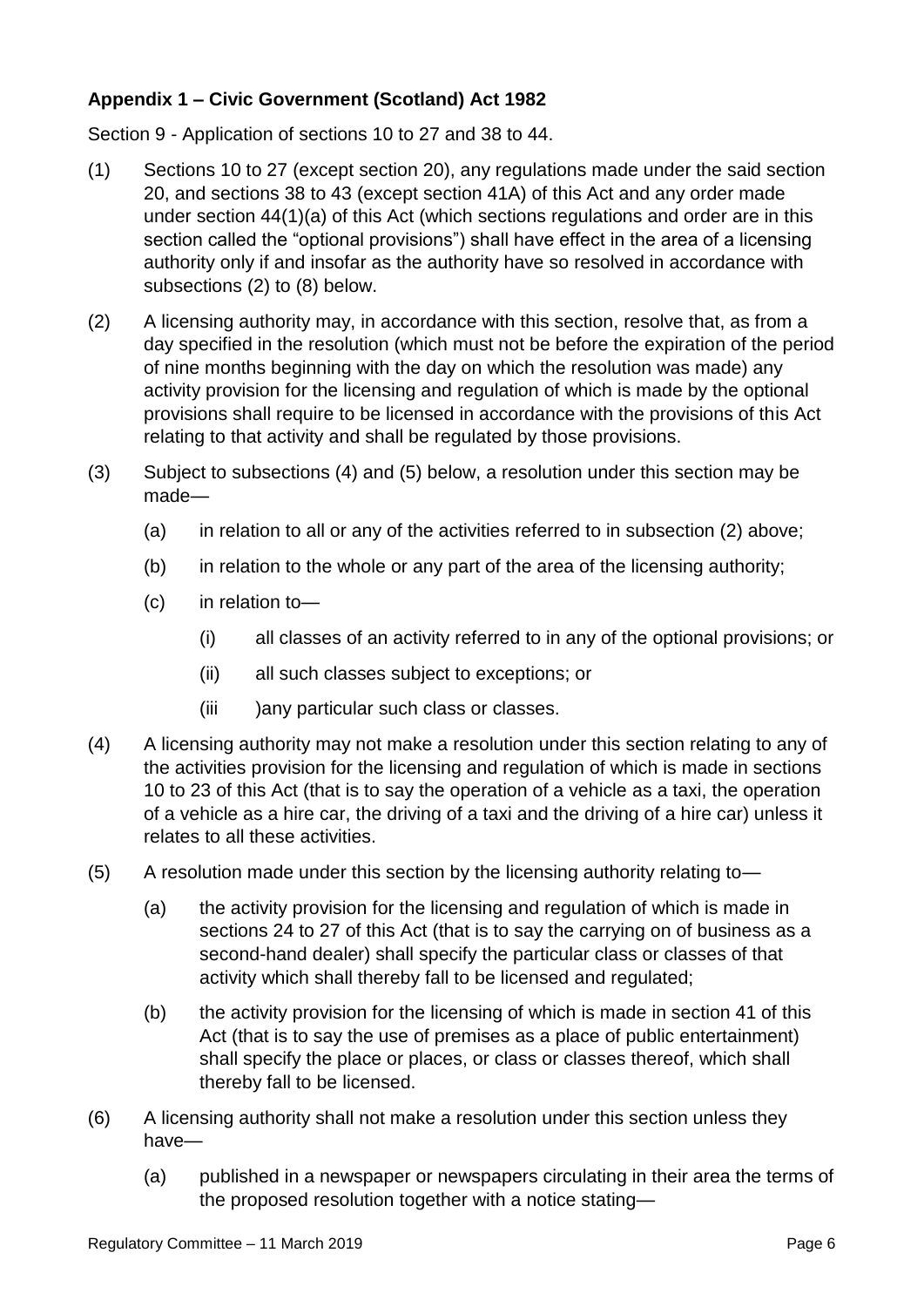(i) that they intend to make the resolution; and

(ii )that representations about the resolution may be made in writing to the authority within 28 days of the first publication of the notice; and

- (b) considered any representations so made.
- (7) A licensing authority, before proceeding to make a resolution under this section, may make such modifications to the proposed resolution as they think fit in the light of representations made to them about it provided such modifications do not extend its scope.
- (8) The licensing authority shall, as soon as they have made a resolution under subsection (2) above, publish in a newspaper or newspapers circulating in their area—
	- (a) the terms of the resolution so made; together with
	- (b) a notice stating—
		- (i) that with effect from the date specified as that on which the resolution comes into effect it will be an offence under section 7(1) of this Act to do without a licence whatever the resolution specifies as being an activity requiring to be licensed; and
		- (ii) that applications for licences in respect of the activity will be considered by the authority after the expiry of one month after the date of the making of the resolution.
- (9) A resolution under this section may be varied or rescinded by a subsequent resolution made in like manner except that, in relation to the time when it takes effect, a resolution under this subsection—
	- (a) varying a resolution under this section so as to reduce its scope; or
	- (b) rescinding a resolution under this section

shall take effect on such date as may be specified in it being any date subsequent to the making of the resolution.

(10) Anything which must or may be done under or by virtue of Part I or this Part of this Act may, at any time after the making by the licensing authority of the resolution, be done so far as may be necessary or expedient for the purpose of giving full effect to the resolution at or after the time it takes effect but no application for a licence in respect of an activity requiring to be licensed in consequence of the re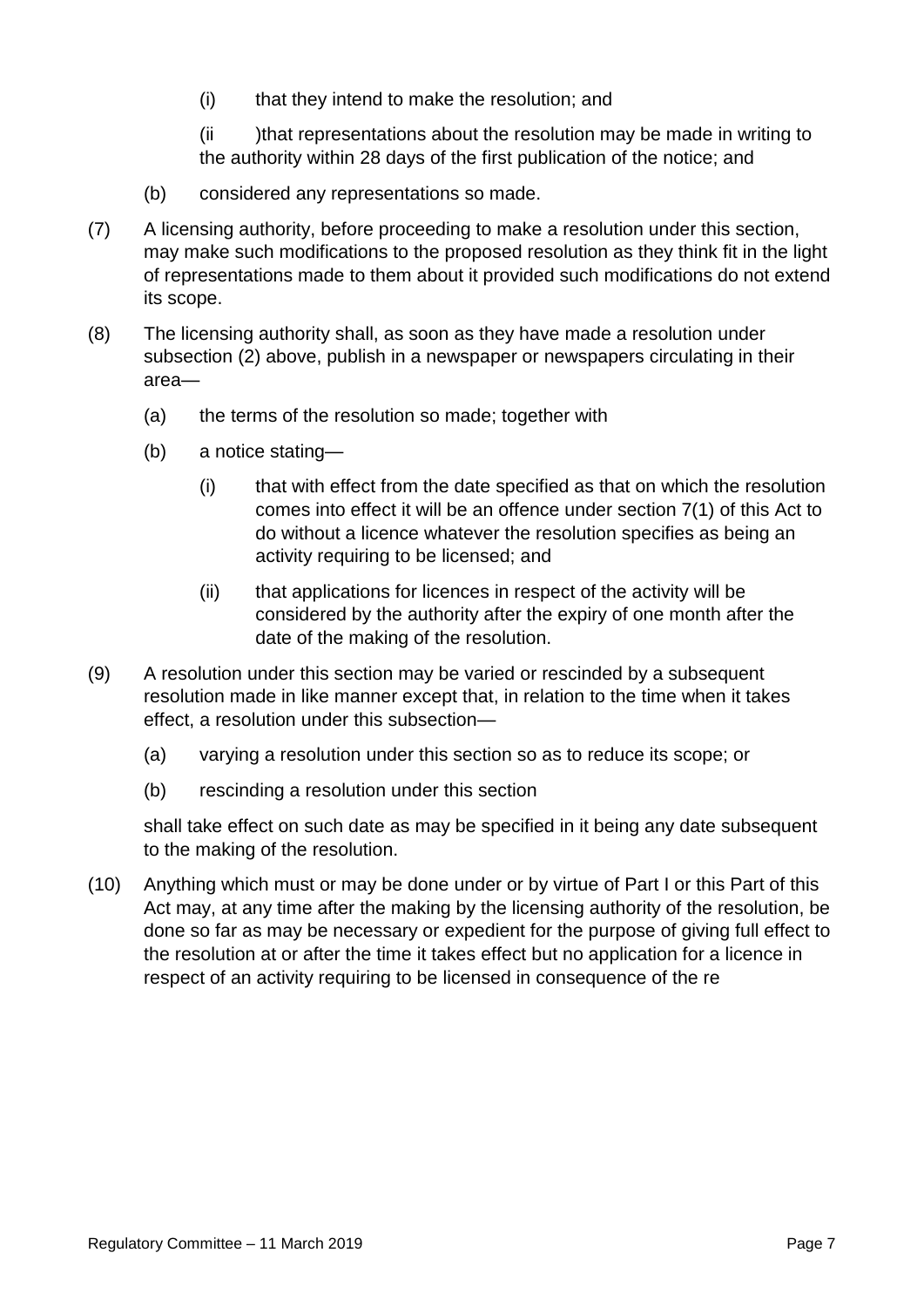#### **41 Public entertainment licences.**

- (1) A licence, to be known as a "public entertainment licence", shall be required for the use of premises as a place of public entertainment.
- (2) In this section, "place of public entertainment" means any place where members of the public are admitted or may use any facilities for the purposes of entertainment or recreation but does not include—
	- (a) an athletic or sports ground while being used as such;

(aa) premises in respect of which a licence is required under section 41A of this Act while such premises are being used for the purposes mentioned in that section;

(b) an educational establishment while being used as such;

(c )premises belonging to or occupied by any religious body while being used wholly or mainly for purposes connected with that body;

- (d) premises licensed under the Theatres Act 1968 or section 1 of the Cinemas Act 1985 ;
- (e) premises in respect of which there is a club gaming permit (within the meaning of section 271 of the Gambling Act 2005 (c.19)) or a prize gaming permit (within the meaning of section 289 of that Act of 2005);
- (f) premises in respect of which a premises licence within the meaning of section 17 of the Licensing (Scotland) Act 2005 has effect] in which public entertainment is being provided during licensed hours within the meaning of that Act;
- (g) premises in which machines for entertainment or amusement are being provided incidentally to the main purpose or use of the premises where that main purpose or use is not as a place of public entertainment. or
- (h) such other premises as the Scottish Ministers may by order made by statutory instrument specify.
- (2A) A statutory instrument containing an order made under subsection (2)(h) is subject to annulment in pursuance of a resolution of the Scottish Parliament.]
- (3) Without prejudice to section 3B of and paragraph 5 of Schedule 1 to this Act, a licensing authority may attach conditions to a public entertainment licence—
	- (a) restricting the use of the premises to a specified kind or specified kinds of entertainment or recreation;
	- (b) limiting the number of persons to be admitted to the premises;
	- (c) fixing the days and times when the premises may be open for the purposes of the entertainment or recreation.
- (4) In this section, "educational establishment" has the meaning given by paragraphs (i) and (ii) of the definition of that expression in section 135(1) of the Education (Scotland) Act 1980 but includes a university and a theological college.

#### **Appendix 2 - THE CITY OF EDINBURGH PUBLIC ENTERTAINMENT RESOLUTION**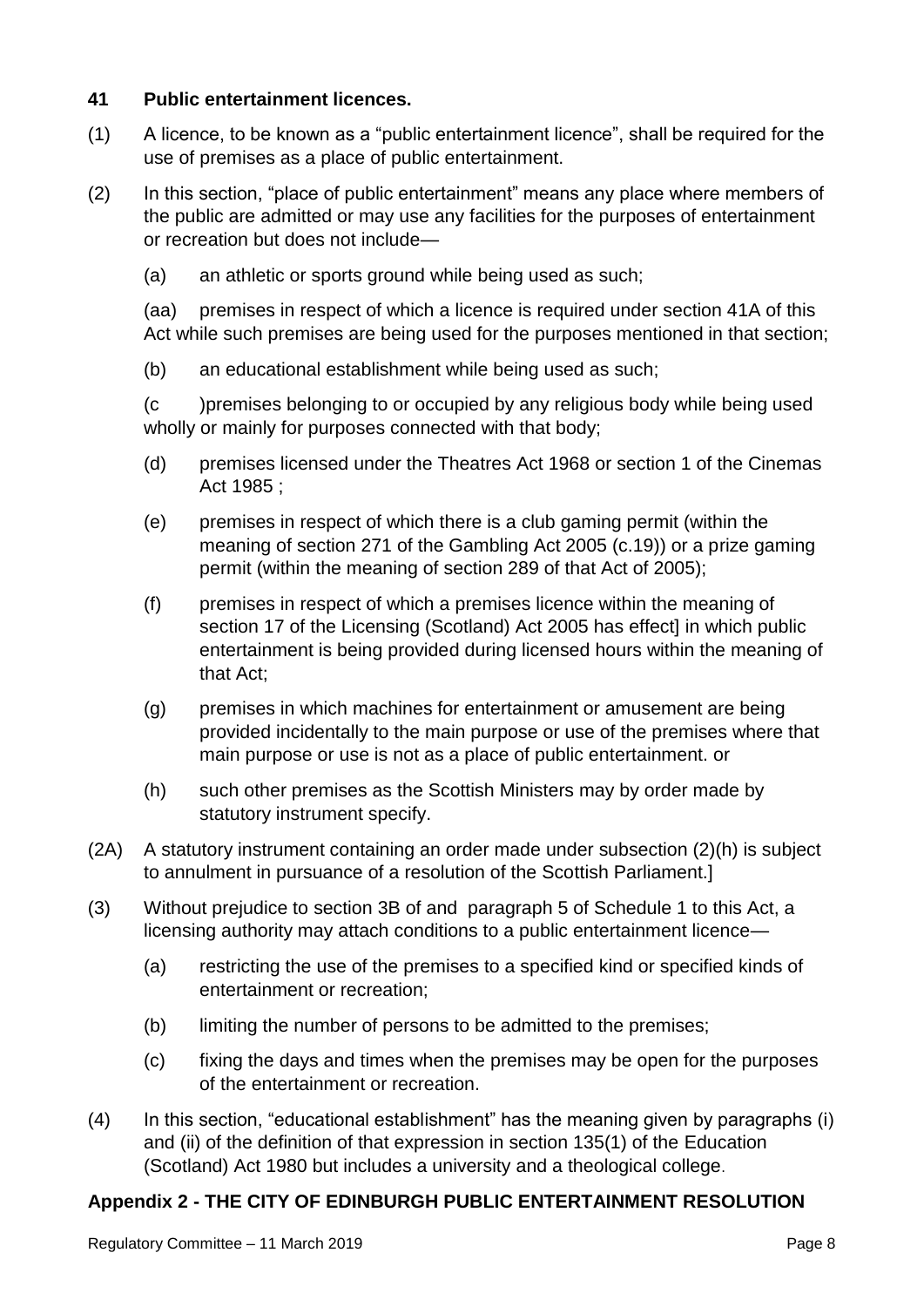#### **THE CITY OF EDINBURGH COUNCIL CIVIC GOVERNMENT (SCOTLAND) ACT 1982 ("the Act")**

#### **THE CITY OF EDINBURGH PUBLIC ENTERTAINMENT RESOLUTION Number 1 of 2014**

The City of Edinburgh Council, in exercise of its powers in terms of sections 9 and 41 of the Act, hereby makes the following resolution:-

(1) Section 41 of the Act relating to Public Entertainment shall continue to have effect throughout the Council's area.

(2) Subject to the terms of the Act, a Public Entertainment licence shall be required for the use of the premises specified in (3) below as places of Public Entertainment as from 7 March 2014*.*

(3) Subject to paragraphs (4) and (5) below, the premises in the Council's area which require to be licensed under the Resolution are as follows:

(a) Billiard, snooker and pool halls

(b) Premises used for circuses

(c) Premises used for firework displays

(d) Premises used as sun-tan centres

(e) Premises used for laser displays and games

(f) Premises used for performing animals

(g) Premises used for video machine arcades, Amusement Devices (including rides or machines or other such equipment including stalls, tents, booths or structures), which are installed or erected and operated for or in connection with the amusement or entertainment to the public, including without prejudice to the foregoing generality bouncy castles, carousels and bungee jumping and bungee running equipment

(h) Premises used for paintball games

(i) Premises used for the performance of music (whether live, recorded or amplified), any other concert venue, any rave or dance event and theatrical performances

(j) Premises used for go-carting, off road driving courses or similar or any facility where the operator provides access to vehicles for entertainment purposes. Does not include the provision of vehicles as part of learner driver tuition.

(k) Premises used for exhibitions

(l) Premises used as gymnasiums

(4) BUT excluding the following places where **(a) where members of the public are admitted or may use any facilities for the purposes of entertainment or recreation without payment of money or money's worth and (b) the capacity does not exceed 500 persons:** 

(a) premises used for functions held by charitable, religious, youth, sporting, community, political or similar organisations;

(b) premises used for exhibitions of art work;

(c) premises in which live music is being provided incidentally to the main purpose or use of the premises where that main purpose or use is not as a place of public entertainment.

#### (5) and additionally **excluding the following places where (a) members of the public are admitted or may use any facilities for the purposes of entertainment and (b) the capacity does not exceed 250 persons**:

(a) Premises used for functions or events by any charity, religious, community or political group or any similar non-commercial organisation.

#### **Appendix 3 - Implementation timeline**